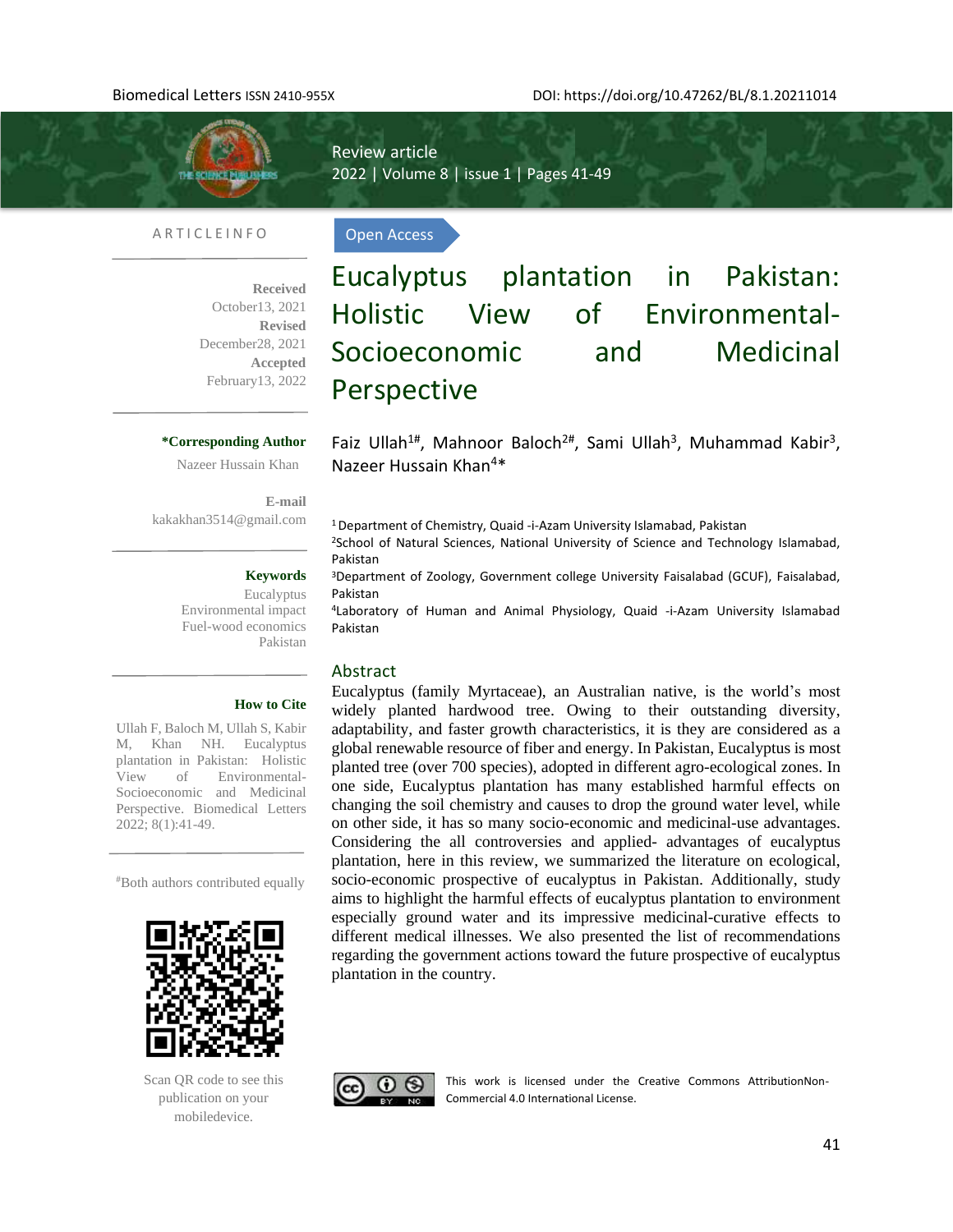## **Introduction**

Eucalyptus is one of the most widely planted tree species, with outstanding diversity, adaptability, and faster growth and in-demand industrial wood plant. Eucalyptus species were first introduced to Pakistan in 1967, initially, as an imported, adaptable tree for use in amenity and ornamental plantings in the era of president General Ayoub Khan (1958 *-*1969) [1]*.* In start, trial- planting campaigns were conducted in different farmlands of province Punjab and Sindh and following the success of this plantation, Eucalyptus trees were promoted as a major afforestation tree species across country [2, 3].

According to a reported data, about 200 million trees were grown in Punjab in which 2.2% were Eucalyptus trees whereas, 2.7% of 800 million Eucalyptus trees were planted in Khyber Pakhtunkhwa (KPK) that contribute to 470ha of Eucalyptustrees in 28 million new trees in the country in the year 1985 (**Fig. 1**) [4, 5].

United States Agency for International Development (USAID)-sponsored a Social Forestry Project (SFP) was launched in which a large quantity of Eucalyptus tree was planted in farmlands of all four provinces[6].For the purpose to promote the paper industry in Pakistan, in the years 2015-16, KPK government, aimed to increase the forest, a high number of Eucalyptustrees were planted in the whole province under a project title "The Billion Tree Tsunami "and recruited 16000 new employees to plant 9 million fast-growing Eucalyptus trees **(Table 1)** [7, 8].

Herein, we have summarized the available literature on eucalyptus plantation in Pakistan and established controversies on its pros and cons toward economicalbenefits and environmental destruction respectively. Furthermore, we highlighted the medicinal applications of eucalyptus plant extract and oils to heal several medical illnesses.

plant, we anticipate that, current review will add the literature regarding the eucalyptus plantation in the country that will highlight the issues and demand of actions by the concern departments. Additional, study will urge the researchers for further in-depth exploration on elucidating the potential pharmacological importance of eucalyptus extracts and oil.

# **Effects of eucalyptus on environment**

### *Effects on Soil*

Aqueous extract of eucalyptus leaves affects the pH of soil. Studies have proved that due to coarse texture and fewer allelochemicals effect, sand shows minimum pH changes against the aqueous extract of Eucalyptus leaves as compared to other soils where it reduced the pH from 5.6 to 5 [9]. As, Eucalyptus is not a good food nor an adequate habitat for wildlife and has role in decreasing the moisture, and underground reservoirs nutrients so referred to as "Ecological Terrorist" [10, 11].

One of the objections labeled towards eucalyptus plantations is that they may alter the local climate. This is due to their extremely high evapo-transpiration rate, which may result in a lower water table. This high rate of soil water loss is said to have a negative impact on local rainfall levels, perhaps leading to desertification of the area [12]. Adverse effect of eucalyptus plantation on soil nutrients is not universal. It depends mainly on the species, site characteristics, and management practices [13, 14]. Soil and Environmental Sciences Laboratory, N-W.F.P. Agricultural University Peshawar, found that organic matter (O.M) content, electrical conductivity (EC) of soil, phosphorus (P), potassium (K) and micronutrients (Zn, Cu, Fe, and Mn) were low in the different soil samples collected under eucalyptus trees [15].

| Considering the available evidence of candidate |  |
|-------------------------------------------------|--|
|-------------------------------------------------|--|

| <b>Province/territory</b> | <b>Eucalyptus Crops</b> | Land                                    |
|---------------------------|-------------------------|-----------------------------------------|
| <b>KPK</b> Province       | 1.2 billion             | Rainy areas                             |
| Malakand                  | 14.5 million            | Rainy areas                             |
| Balochistan               | 13.7 million            | Currently facing an acute water storage |
| Indus River's bank        | 3.13 million            | Water-logged and saline lands           |
| Chakwal                   | 2 million               | Currently facing an acute water storage |
| <b>Bhakkar</b>            | 1.5 million             | Water-logged and saline lands           |
| Mianwali                  | 0.98 million            | Currently facing an acute water storage |
| Sargodha                  | 0.7 million             | Water-logged and saline lands           |
| Shakhupura                | 0.4 million             | Water-logged and saline lands           |
| Motor way, M2             | 0.2 million             | Rainy areas                             |
| Haidrabad, Sindh          | $0.19$ million          | Currently facing an acute water storage |
| Dullah                    | $0.043$ million         | Currently facing an acute water storage |

**Source:** Forestry Statistics of Pakistan (2013).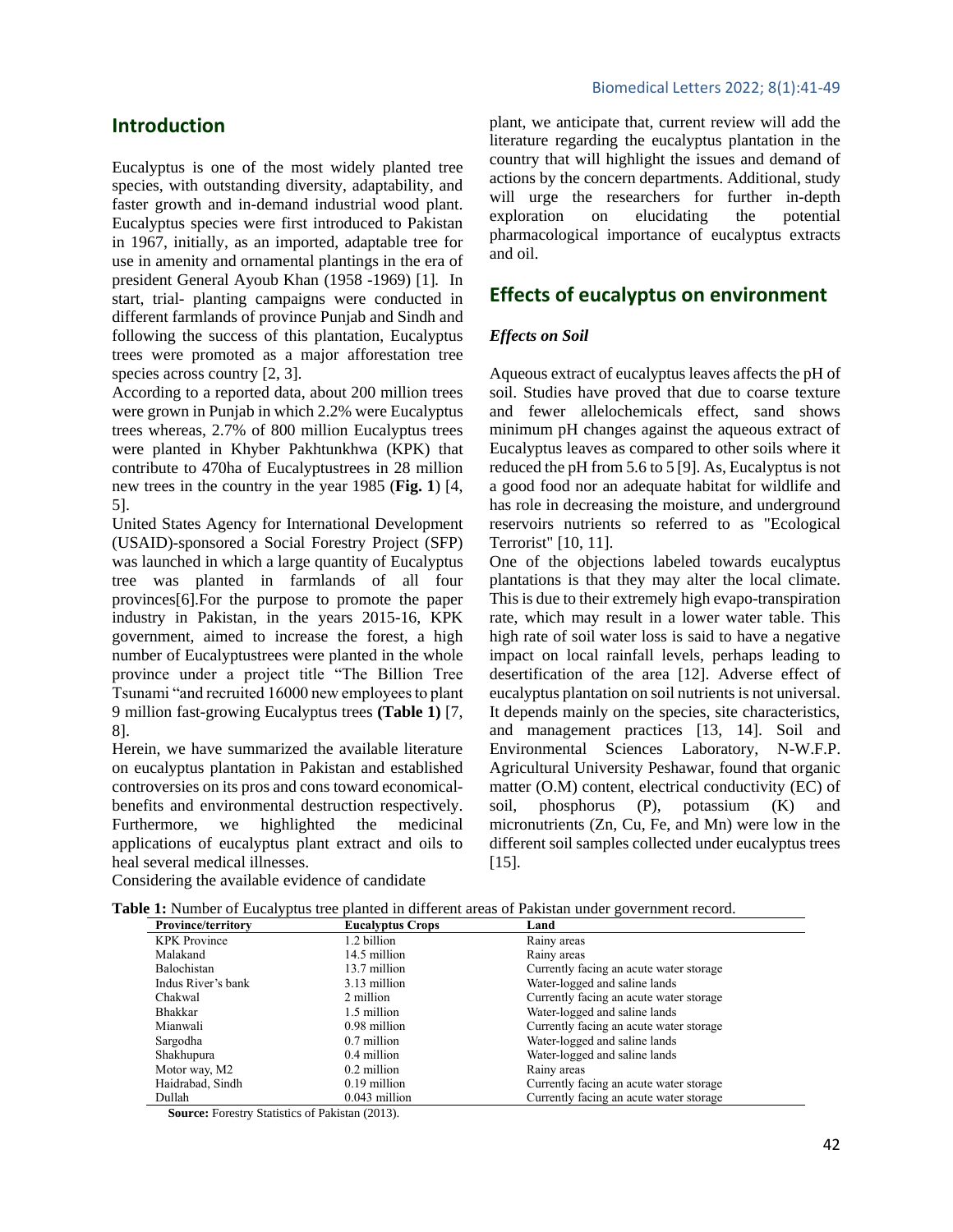#### Biomedical Letters 2022; 8(1):41-49



**Fig. 1**: A map showing the plantation of Eucalyptus plantation in different areas of Pakistan as per government record.

#### *Effects on flora and fauna*

Different plants released phytotoxic compounds that halt the growth of other plants and act as a natural herbicide. The inhibitory effect of eucalyptus on germination of nearby plants is different on different soils and it depends on the physio-chemical properties of soils along with Phosphorus-level. Research reveals that, owing to its allelopathic effect, giant foxtail extract reduced the growth of nearby plants up to 35%. Its phytotoxins have ability to convert into nontoxic substance(s) in the soil where they reduce the seed survival of nearby plants. [16].

Pakistan Forest Institute (PFI) Peshawar investigated that eucalyptus plantations badly affect the crops of wheat and maize in rain-fed areas but in the irrigated field, it halts the growth of sugar cane and wheat [17]. In the chromatographic study, it has been observed the presence of phenolic acid, caffeine acid, flavonoids, chlorogenic acid, Gallic acid, sesquiterpenes, Pcoumaric acid, aldehydes, and ketones in the eucalyptus leaves which impose very toxic effects to growth of nearby plants [18]. Eucalyptus foliage: leafy parts of eucalyptus, is the subject of many studies. Presence of phenolic and terpenoid compounds in the eucalyptus foliage are water-soluble toxins and released by the action of dew, rain, fog or other environmental factors to the other plants [19]. *E. globules* produced water-soluble chemicals inhibitors such as Caffeic acids, isocholorogenic, Pcoumaric, Chlorogenic, ferulic with three volatile inhibitors, Cineole, ἁ-pinene, and camphene that are released into the soil through disused parts of the plant and effect the growth of other plants [20]. Grass growing near to eucalyptus gets also affected due to volatile compounds of eucalyptus such as phenolic acid, benzoic acid, and cinnamic [21].

It has been observed that due to interaction between soil composition and allelochemicals of some eucalyptus species, cause an aqueous extract that leads to decrease the height, fresh root weight, and fresh shoot weight (root/shoot ratio) in surrounding plants species [22]. It is also investigated that the difference in physicochemical properties of soil has different response to eucalyptus extract. Vegetative dry matter production is more in eucalyptusextract-treated plants relative to water-treated plants [23, 24]. **Fig. 2**  explains the allelopathy effect of eucalyptus plant on the surrounding species.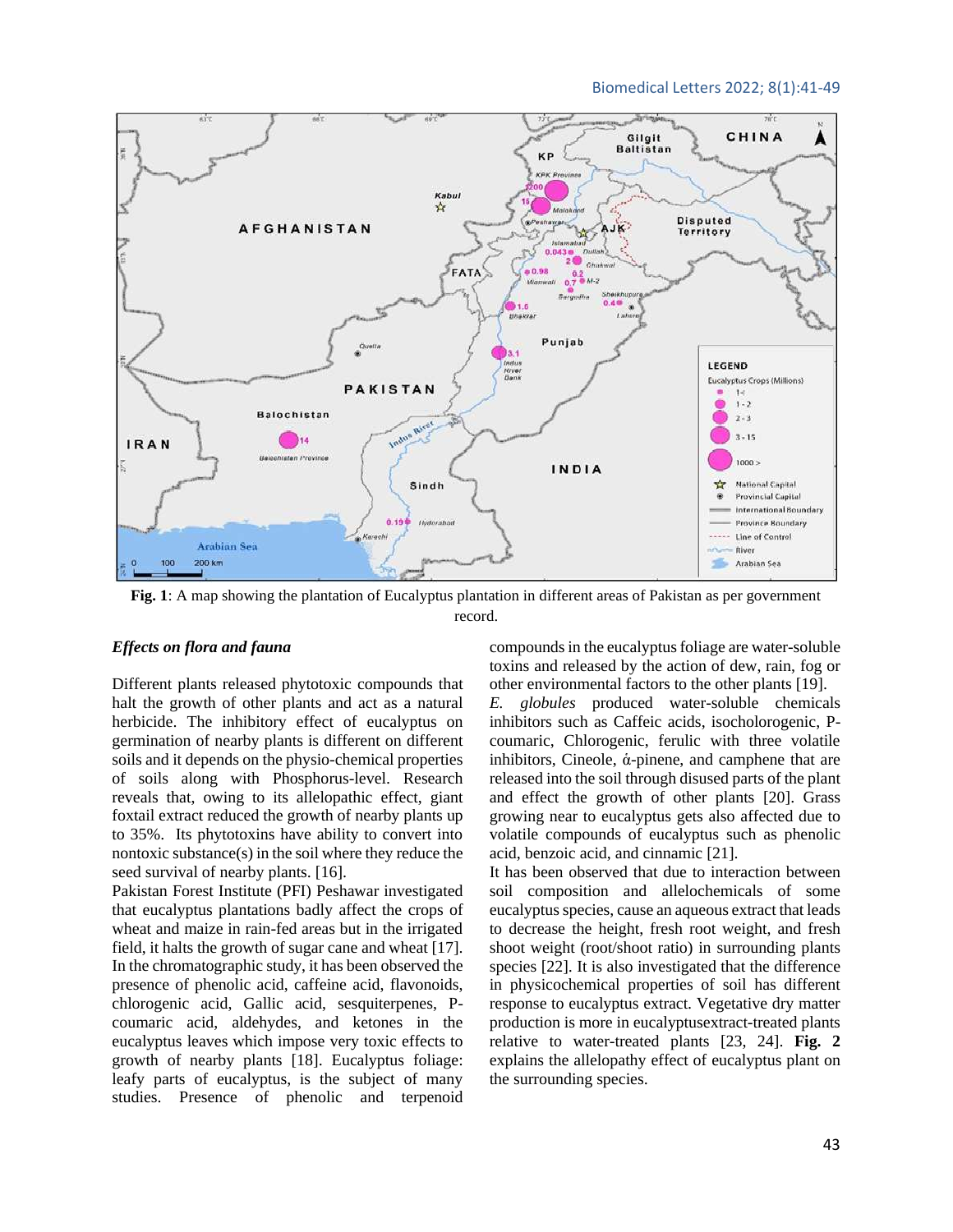#### *Effects on ground water*

Ground water is critical to the expansion of irrigated agriculture in many places of the world. Pakistan is the world's third-largest consumer of groundwater for irrigation. The availability of Groundwater has aided farmers in providing food for an ever-increasing population [25]. According to a study by the International Union of Conservation of Nature (IUCN) Pakistan, eucalyptus is reducing underground water and has harmful effects on neighboring plants [6, 26].

China eucalyptus Research Centre (2009) pointed out that the water consumption to synthesize 1 kg dry matter is 1000 L for pine, more than 800 L for coffee, cotton, banana, and Dalbergiarespectively, and 510 L for eucalyptus [27]. Theoretically, eucalyptus is a good candidate tree for plantation forests, however, the forestation effect of eucalyptus in China seems to be worse where it causes a significant decrease in ground water level [28]. Pakistan is being dried out due to exotic eucalyptus effect on surface and groundwater. It has been studied that, 64% springs in village Kot and 75% in village Totai in district Malakand, where the water table is decreasing 0.762m per year in both villages [29].

In Pakistan, due to over plantation of eucalyptus and its higher evaporation rate, 6.3 million hectares of soil is barren and waterlogged. According to a study, eucalyptus has high evapotranspiration rate than that any other native species in Pakistan, It further demonstrates that eucalyptus has consumed 12% of the Pakistan's ground water [30]. Parks and Horticulture Authority (PHA) officials declared the decrease in underground water in eucalyptus planted areas. They endorsed the fact that intensity of the effect is less observed in water supplied soil, but extract effect is more significant on fine-textured soil[31]. In a seminar on "Pros and Cons of eucalyptusPlantation in Pakistan" on the awareness of plantation of eucalyptus trees, a senior Punjab Forest department official admitted that "The blunder that was made during its plantation in past years was that eucalyptus saplings were also planted in fertile and water-scarce areas" [32].

#### *Effects on air quality*

Punjab Forest Department and Environmental Protection Department has accused that eucalyptus is contributing to environmental pollution in Pakistan. Several studies are focusing to extract natural dyes from eucalyptus and their applications for dying different materials e.g., cotton and processing the textile industry wastage which contains heavy metals and toxic chemicals that are contaminating the environment [33-35].

# **Socio-economic advantages of eucalyptus**

To cope with the increasing demand of wood, eucalyptus serves as the best alternative of slowgrowing species like *Morus*species, *Dalbergia sissoo*, *Acacia nilotica,* etc. Among all eucalyptusspecies, *E. camaldulenisis* and *E. tereticornis* are supposed to be more frequently planted as compared to other eucalyptus species due to their adaptive nature towards diverse ecological conditions in Pakistan [3, 36].

Pakistan has a very small forest cover which is hardly 5%, and large sections without trees. In Pakistan, the main purpose of planting eucalyptus is to meet the demand for timber, biomass, fuelwood, lumber, and to increase forest. Farmer also plants eucalyptus trees for their economic support [37]. eucalyptus is an excellent source of oil for honeybees, birds, human health, and other insects [38, 39]. Pigments extracted from the bark of eucalyptushave average to standard staining properties. Quercetin is a major element of eucalyptusbark and can be used as food dying agent [34, 40]. .

Eucalyptus provides thermal cover, perching, and shelter to birds, animals, roosting [3, 41]. According to the government of Pakistan records, about 200,000 eucalyptus trees are consumed every year by the match industry and in tobacco-curing chambers. In Pakistan, many areas are affected due to the high concentration of salts in groundwater and soil. Studies revealed that eucalyptusis more favorable in waterlogged and saline soil with a growth rate of more than 85% and recommended as the most effective tree in these areas [42]. For this purpose, *E. camaldulensis* is planted in a large quantity to reduced acidity of saline soil in different areas of Punjab province as it has the ability to reduce drainage volume and to tolerate long term salinity [43].

## **Eucalyptus and human health**

Although, there is a lack of enough scientific data to prove that eucalyptus may contain promising healthpromoting bioactive compounds but there are many ethno-pharmacological reports about many species of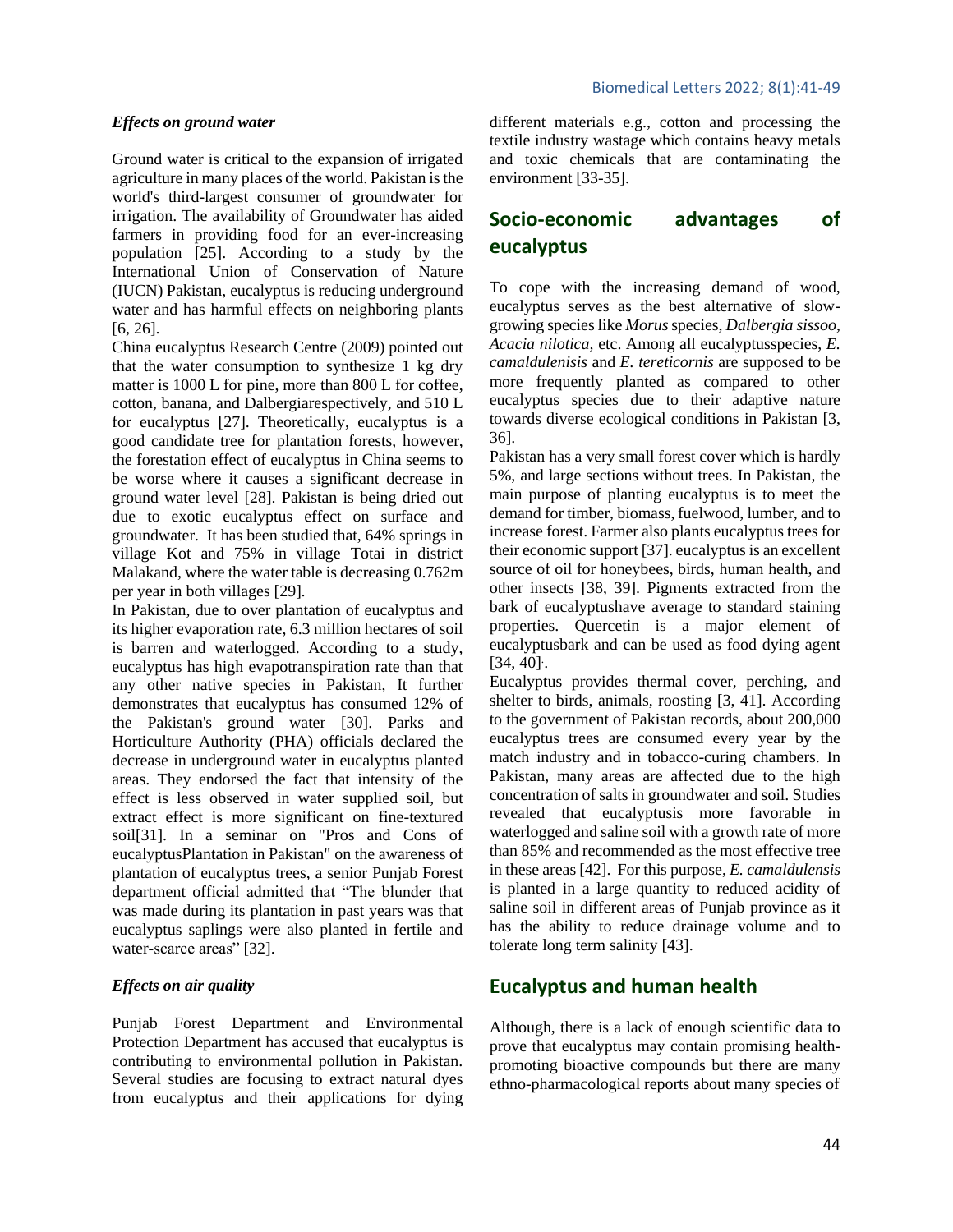

**Fig. 2**: The allelopathy effect of eucalyptus plant on the surrounding species

eucalyptus. Barrand and his colleagues reported that aboriginal communities of Australia use the eucalyptus leaves and inner bar extract as a medication against many illnesses like flu, colds, fever, aching, sore, internal chest, pain, and headache [35-36]. Study also reported that applying the juice of fresh eucalyptus leaves on the infected skin, heals sores and cuts [38, 44]. Eucalyptus oil is being used in the manufacturing of disinfectants, deodorants, liquid soaps and germicides. Eucalyptus oil also has applications in used in making the antiseptic-inhalants agents [45]. Viscus exudate ofeucalyptus parts known as kino is very effective to cure infected skin lesions. Kino solution washes the cuts and open sores [41].

It is also reported that eucalyptus leaves can be used to cure joint and muscle pain by heating them over a small flame and then holding them in contact with the affected body part [44, 46]. Powder of eucalyptus leaves works as a best healing agent, and it may use to fill the tooth cavities or as tooth cleanser [47]. Inhaling the vapors of freshly picked *Eucalyptus* leaves disperse in boiling water is the best remedy of the

chest and respiratory tract infection [48]. It is also reported that eucalyptus leaves are used as a relaxant during childbirth and extract from freshly macerated leaves has been rubbed over the mother breast to stimulate the milk release [44, 49].

Going through the published data, it has been found that eucalyptus oil and extract significantly decrease the proliferation index of several human cancer cell lines and increase their viability [50]. To investigate the pharmacological potential of eucalyptus plant extract against cancer, researchers employ plant extract on the growing cancer cells lines. It has been found that there are many essential oils extract from many species of eucalyptus have ability to inhibit the fast growth of cancer cells and stop cancer progression. For example, in breast cancer cells lines, *Eucalyptus* extract has significantly inhibited the migration invasion of cells and increases the cell death rate (apoptotic index) [51-53]. There are several studies which explored the potential anticancer roles of eucalyptusextract and established the facts that Eucalyptus plant extracts are highly bioactive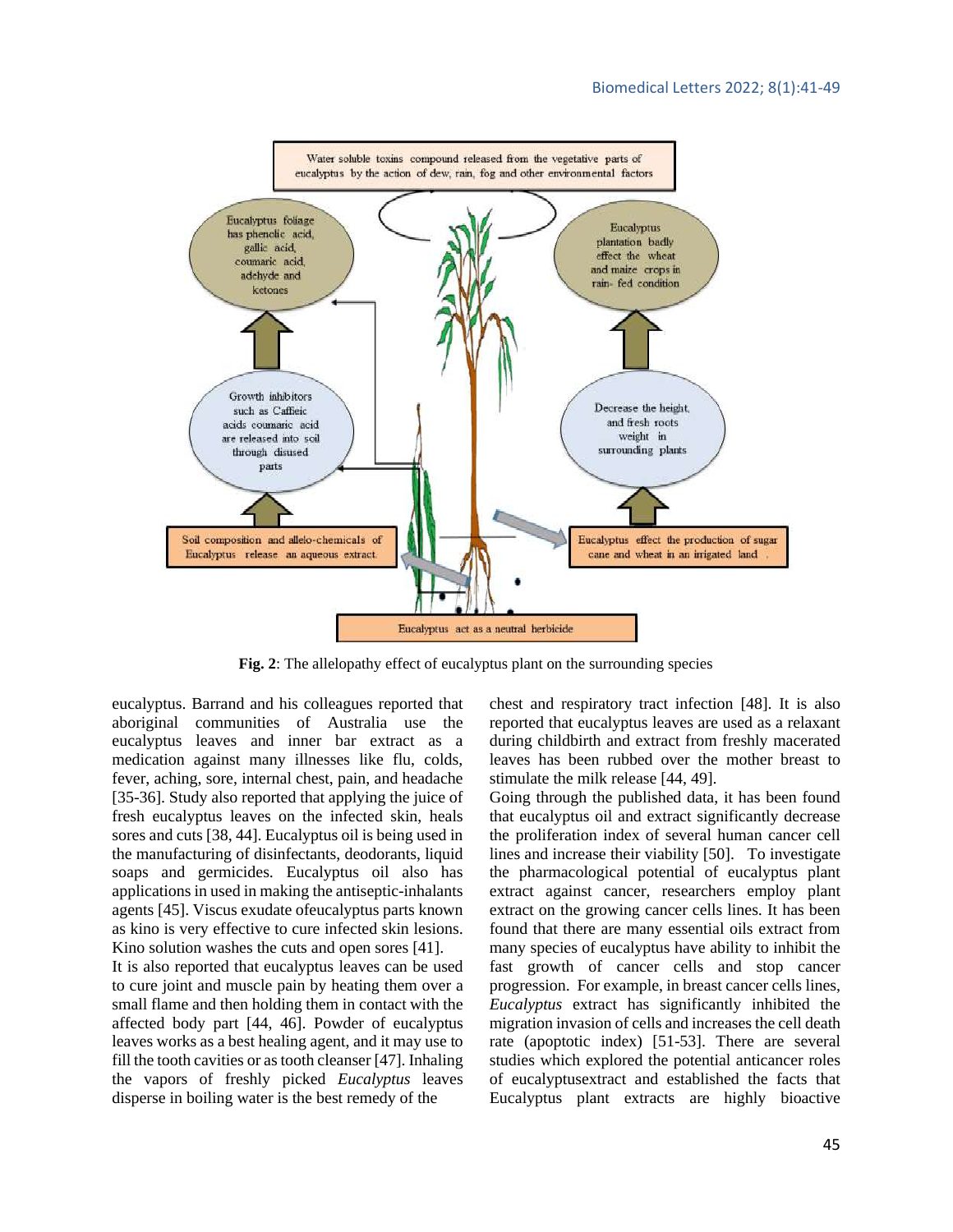compounds and hold the great promise of their potential curative effects against many cancers. They added further that, eucalyptus extracts could be potential drugs for different tumors, however, there is need to explore the exact pathways through extensive pre-clinical trials [54, 55]. In a study, it has been shown that *Eucalyptus crebra* is a potential source of essential oil and it need further concern regarding its constituents for various commodities of cosmetics, medicinal and pharmacological attributes [56]. **Fig. 3** gives an understanding about the pros and cons of eucalyptus plant.

# **Government action plan to eucalyptus issues**

Recently, Pakistan parliamentary committee on eucalyptus impact on soil chemistry and environmentrelated issues observed that 12% of underground water is consumed by eucalyptus. They submit the

#### Biomedical Letters 2022; 8(1):41-49

reports to the senate for further legislation

to impose the legal section to root out the related issues. They further added that "On the surface, we are making green Pakistan while underground dry: considering the eucalyptus plant for greenery on the top of earth and drying out its underground water reserve. According to Pakistan forest institute, the Government should launch schemes to conserve the water and it required practical solid steps to ban on further eucalyptus plantation first. Research and Development Directorate of Forest Department Khyber Pakhtunkhwa, Pakistan conducted a study titled 'Review of research on the Environmental Impact of eucalyptus' and concluded that eucalyptus should not be encouraged as an agroforestry species. A massive awareness campaign was launched by the government in farming communities to eliminate eucalyptus trees from farmlands. A recently, 1,150 eucalyptus trees were disappeared in Lahore city by Parks and Horticulture Authority (PHA) that was planted mostly along the city's roads.



**Fig. 3:** Understanding about the pros and cons of eucalyptus plant

# **Concluding remarks and future challenges**

Admittedly, eucalyptusplant has many economicbased benefits and counted as major woody tree in the wood industry. However, going through the facts and reports, it is much deadly to keep growing the eucalyptus especially in irrigated sides, and its forestation without out expert's recommendations. Continuing its un-planed plantation means disaster in term of sharp decline in ground water level and agriculture yield.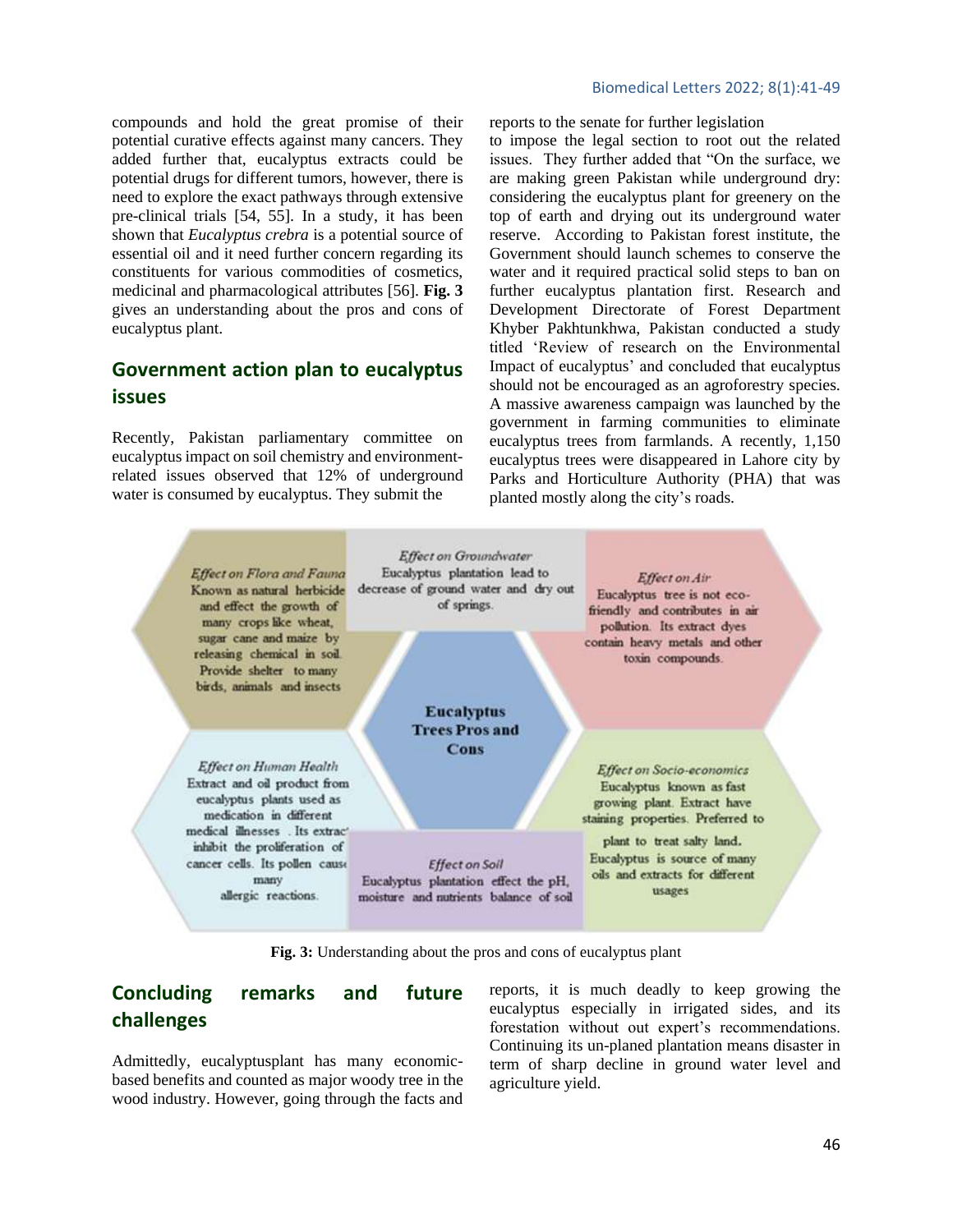Considering the reported pros and cons of eucalyptus plantation, there are many questions and actions which are highly recommended to address regarding the future outlook of eucalyptus in the country. There is scarcity of data which exclusively revealed the link between eucalyptustree and its impact on soil chemistry and the environment. Environmental chemist and ecology researchers should design exclusive reach project to disclose the association and its outcomes.

Based on the ecological and economic impacts, respective institutes should design a long-term comprehensive policy regarding the eucalyptusplantation in selective areas upon its need and strict laws by local governments to discourage its plantation as agroforestry on farmland.

It also needs to identify the key bioactive compounds from plants of the very promising genus eucalyptus to test their anticancer properties in clinical trials and to develop novel therapeutic agents for the prevention and/or treatment of cancers. In order to increase forest cover and to meet the fuel wood industry in Pakistan, we are in need to introduce some more ecofriendly and fast-growing species. It is not recommending to elimination of the eucalyptus grown trees on fertile lands instantly before we replace the land with alternative specie. We should promote the plantation of Sukchain, Neem, Amaltas, and Peepul recommended by World Wildlife Fund (WWF) Pakistan.

# **Acknowledgment**

Cordially thanks to the official of EPAP (Environmental Protection Agency, Pakistan) for sharing valuable information regarding the subjects. Authors pay thanks to Dr. B. Rajender (Postdoc fellow at the Chinese Academy of Sciences Beijing, China) for reviewing the methodology and providing intellectual input on the review. Hussain is deeply thankful to his Piaree Lala, for his presence and support.

#### Conflict of interest

The authors declare no conflict of interest.

## **References**

- [1] Javaid A, Bajwa R, Anjum TJM. Tree dieback in Punjab, Pakistan. Mycopath 2004; 2: 1-5.
- [2] Mann MA, Chaudhry AAJPVJ. Francolins in irrigated forest plantations and sub-mountainous tract of the Punjab, Pakistan.[J Paki Vet2](https://www.cabdirect.org/cabdirect/search/?q=do%3a%22Pakistan+Veterinary+Journal%22)000; 20:118-22.
- [3] Bayle GJJoBC, Management B. Ecological and social impacts of eucalyptus tree plantation on the environment. J BiodConseBior Man2019; 5:93-104.
- [4] AKHTAR M, AHMAD R, Qureshi TM, IQBAL Z, AKHTER JJJotCSoP. Variation in composition and yield of foliage oil of Eucalyptus polybractea. J Chem Soci Pak2011; 33:183.
- [5] Ahmed I. Eucalyptus in Pakistan. Food and Agriculture Organization of the United Nations. Retrieved from wwwfaoorg/3/AC772E/ac772e0hhtm. 2017.
- [6] Nazli S, Siddiqui S, ur Rehman NJIJoE, Geology E. Assessing the Impact of Eucalyptus Plantation on Groundwater Availability in Pakistan. Int J Econ Environ Geol2020; 11:59-64.
- [7] Constable P. In Pakistan, an ambitious effort to plant 10 billion trees takes root. The Washington Post. Retrieved fromhttps://wwwwashingtonpostcom/world/asia\_pacific /in-pakistan-an-ambitious-effort-to-plant-10-billiontrees-takes-root/2018/10/12/18f14474-c015-11e8-9f4fa1b7af255aa5\_storyhtml. 2018.
- [8] Baber S, Ahmad MF, Bhatti AJJoa, science b. The effect of Eucalypts camaldulensis on soil properties and fertility. J Agri Biol Sci2006; 1:47-50.
- [9] Soumare A, Manga A, Fall S, Hafidi M, Ndoye I, Duponnois RJAS. Effect of Eucalyptus camaldulensis amendment on soil chemical properties, enzymatic activity, Acacia species growth and roots symbioses. Agro Sys 2015; 89:97-106.
- [10] Chen Y, Peng Z, Ye Y, Jiang X, Lu D, Chen EJIJoAEO, et al. Exploring a uniform procedure to map Eucalyptus plantations based on fused medium–high spatial resolution satellite images. Int J Appl EartObse Geo2021; 103:102462.
- [11] Stanturf JA, Vance ED, Fox TR, Kirst M. Eucalyptus beyond its native range: Environmental issues in exotic bioenergy plantations. Hindawi; 2013.
- [12] Tomppo E, Katila M, Makisara K, Malimbwi R, Chamuya N, Otieno J, et al. A report to the food and agriculture organization of the United Nations (FAO) in support of sampling study for National Forestry Resources Monitoring and Assessment (NAFORMA) in Tanzania. Soko Univ Agr 2010.
- [13] Cook RL, Binkley D, Stape JLJFE, Management. Eucalyptus plantation effects on soil carbon after 20 years and three rotations in Brazil. Fore Ecol Man 2016; 359:92-98.
- [14] Tererai F, Gaertner M, Jacobs S, Richardson DJRR, Applications. Eucalyptus camaldulensis invasion in riparian zones reveals few significant effects on soil physico‐chemical properties. Rive Rese App 2015; 31:590-601.
- [15] Liang J, Reynolds T, Wassie A, Collins C, Wubalem AJAA, Food. Effects of exotic Eucalyptus spp. plantations on soil properties in and around sacred natural sites in the northern Ethiopian Highlands. AIMS Agri Food2016; 1:175-93.
- [16] Chu C, Mortimer P, Wang H, Wang Y, Liu X, Yu SJFE, et al. Allelopathic effects of Eucalyptus on native and introduced tree species. Fore Ecol Man 2014; 323:79-84.
- [17] Dafaallah AB, EL-Towm IOJc. Phytotoxic Effects of Eucalyptus camaldulensis Dehnh Leaves Aqueous Extracts on Seed Germination of some Cereal Crops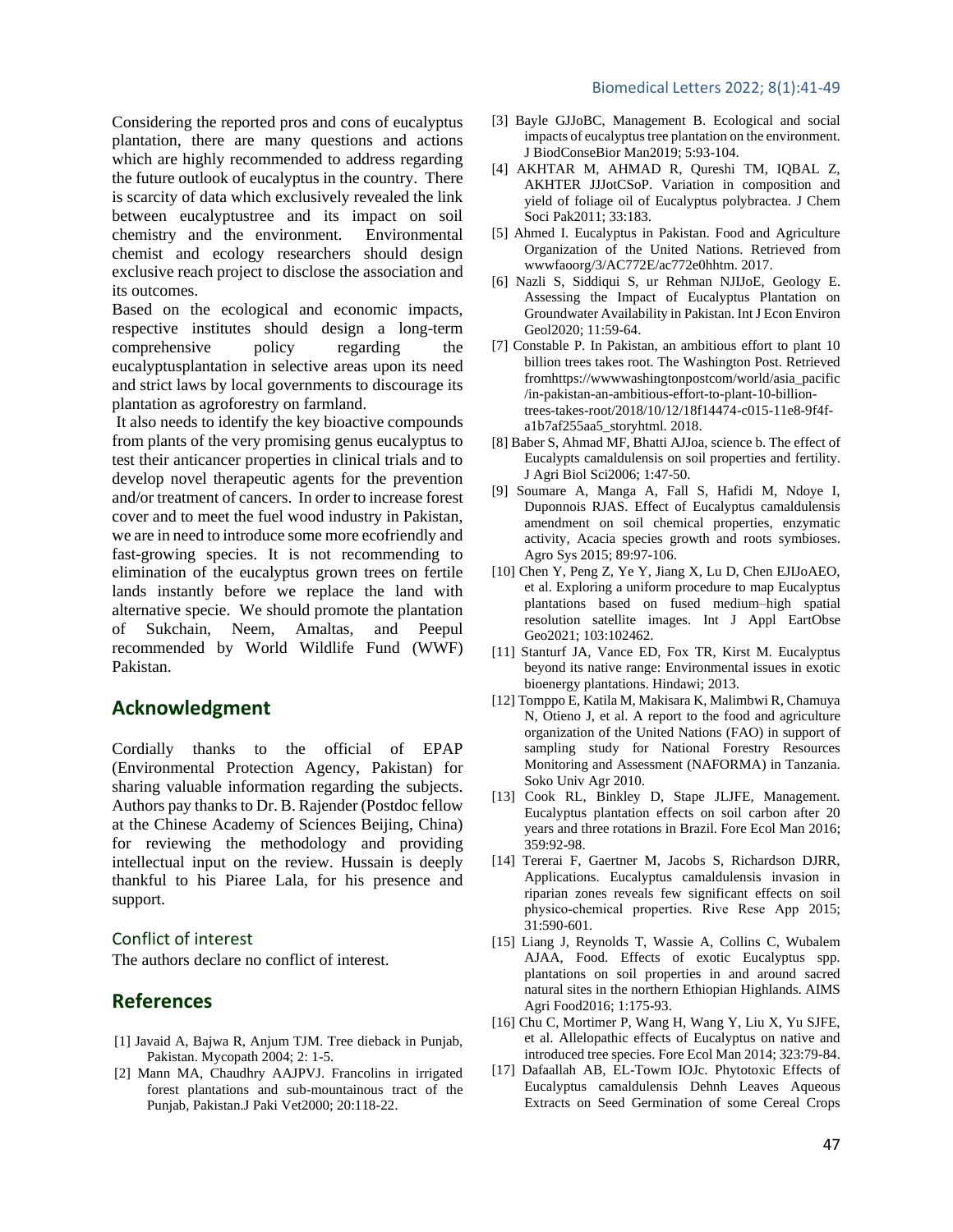using Probit Analysis. Inte J Acad Multi Res (IJAMR)2019;3.

- [18] Sebei K, Sakouhi F, Herchi W, Khouja ML, Boukhchina SJBr. Chemical composition and antibacterial activities of seven Eucalyptus species essential oils leaves. Biol Rese2015; 48:1-5.
- [19] Ayalew A, Asfaw Z. Allelophatic Effects of Gravellia Robusta, Eucalyptus Camaldulensis and Casuarina Equisetifolia on Germination and Root Length of Maize and Wheat. Inte J Rese Stud Agric Sci (IJRSAS) 2020; 6:15-20.
- [20] Kamran M, Cheema ZA, Farooq M, Ali Q, Anjum MZ, Raza AJPAS. Allelopathic Influence of Sorghum Aqueous Extract on Growth, Physiology and Photosynthetic Activity of Maize (Zea mays L.) Seedling. Phil Agri Sci 2019; 102:33-41.
- [21] Girma B, Feleke S, Abdulkadir AJJoFR. Effect of border planting of Eucalyptus citriodora Hook. on the growth and biomass production performance of Cymbopogon winterianus Jowitt ex Bor Grass at Wondo Genet, Southern Ethiopia. J Fore Res2019; 30:639-46.
- [22] Bughio F, Mangrio S, Abro S, Jahangir T, Bux HJPJB. Physio-morphological responses of native Acacia nilotica to eucalyptus allelopathy. J Paki Bota 2013; 45:97-105.
- [23] Oluwatoyin F, Gabriel O, Olubunmi A, Olanike OJJJOA, Sciences P. Preparation of bio-nematocidal nanoparticles of eucalyptus officinalis for the control of cyst nematode (*Heteroderasacchari*). J Anim Plan Sci 2020;30.
- [24] Bahadar K, Munir A, Asad SJJoPP, Microbiology. Management of Bipolaris sorokiniana the causal pathogen of spot blotch of wheat by eucalyptus extracts. J Plan Path Mic 2016; 7:1000326.
- [25] Qureshi ASJW. Groundwater governance in Pakistan: From colossal development to neglected management. Inte Cent Bios Agr2020; 12:3017.
- [26] Cheema MA. IUCN Pakistan Annual Report Retrieved from https://wwwiucnorg/news/pakistan/201707/iucnpakistan-annual-report.2016. 2016.
- [27] Yu F, Huang X, Liang Q, Yao P, Li X, Liao Z, et al. Ecological water demand of regional vegetation: the example of the 2010 severe drought in Southwest China. SociBota Ita2015; 149:100-10.
- [28] Xie Y, Arnold RJ, Wu Z, Chen S, Du A, Luo JJFoAS, et al. Advances in eucalypt research in China. Fron Agri ScieEng2017; 4:380-90.
- [29] Bilal H, Nisa S, Ali SSJIJoI, Research S. Effects of exotic Eucalyptus plantation on the ground and surface water of district Malakand, Pakistan. Inte J InnoScie Res 2014; 8:299-304.
- [30] Joshi M, Palanisami K. Impact of eucalyptus plantations on ground water availability in South Karnataka. ICID 21st International Congress on Irrigation and Drainage J Biol Chem Lum 2011. p. 255-62.
- [31] Dafaallah AB, El-Twom EO. Allelopathic effect of eucalyptus (Eucalyptus camaldulensis Dehnh) leaf on seed germination and seedling growth of some poaceous crops. Inte J Fore Anim Fish Res (IJFAF) 2017; 4: 2456- 8791.
- [32] Ali Y. 2019. Seminar on "Pros and Cons of Eucalyptus Plantation in Pakistan. International the news. Retrieved

from https://wwwthenewscompk/print/428810-two-dayseminar. 2019.

- [33] El-Khatib A, Youssef N, Barakat N, Samir NJIjop. Responses of Eucalyptus globulus and Ficus nitida to different potential of heavy metal air pollution. Int J Phy2020; 22:986-99.
- [34] Tesfaye T, Begam R, Sithole BB, Shabaridharan KJTIJoS, Technoledge. Dyeing cotton with dyes extracted from eucalyptus and mango trees. Int J Scie Tec 2015; 3:310.
- [35] Mongkholrattanasit R, Kryštůfek J, Wiener J, Studničková JJNd. Natural dye from eucalyptus leaves and application for wool fabric dyeing by using padding techniques. 2011:57-78.
- [36] Khan N, Fahad S, Faisal S, Akbar A, Naushad MJAaS. Socio-Economic and Medicinal Review of Eucalyptus Tree in the World. J Elect 2020.
- [37] Khan K, Ullah S, Ullah A, Khan S, Saragih MYJBIR, Humanities CI, et al. Impact of Farmforestry on Socio-Economic Condition of Farming Communities in District Mardan, Pakistan. 2020; 3:2649-61.
- [38] Dhakad AK, Pandey VV, Beg S, Rawat JM, Singh AJJotSoF, Agriculture. Biological, medicinal and toxicological significance of Eucalyptus leaf essential oil: a review. J Scie Food Agr2018; 98:833-48.
- [39] Bennett AFJPotRSoV. Eucalypts, wildlife and nature conservation: from individual trees to landscape patterns. Roya Soci Vic 2016; 128:71-86.
- [40] Zvavamwe C, Mkandhla K, Mpofu C, Phiri V, Bgwoni F, Khonzokuhle B, et al. Yellow dye extraction from Eucalyptus grandis bark. Amer J Engi Res 2016; 5:10-8.
- [41] Carrilho M, Teixeira D, Santos-Reis M, Rosalino LMJFE, Management. Small mammal abundance in Mediterranean Eucalyptus plantations: how shrub cover can really make a difference. Fore Ecol Man 2017; 391:256-63.
- [42] Shahid I, Kistler M, Mukhtar A, Ramirez-Santa Cruz C, Bauer H, Puxbaum HJAE. Chemical composition of particles from traditional burning of Pakistani wood species. J ISSN 2015; 121:35-41.
- [43] Kumar T, Kumari B, Arya S, Kaushik PJJPP. Effect of different spacings of Eucalyptus based agroforestry systems soil nutrient status and chemical properties in semi-arid ecosystem of India. J Phar Phy2019; 8:18-23.
- [44] Vuong QV, Chalmers AC, Jyoti Bhuyan D, Bowyer MC, Scarlett CJJC, biodiversity. Botanical, phytochemical, and anticancer properties of the Eucalyptus species. Chem Biod2015; 12:907-24.
- [45] Pearson MJAHA. The good oil: eucalyptus oil distilleries in Australia. Aust Hist Arc 1993; 11:99-107.
- [46] Brezáni V, Leláková V, Hassan ST, Berchová-Bímová K, Nový P, Klouček P, et al. Anti-infectivity against herpes simplex virus and selected microbes and antiinflammatory activities of compounds isolated from Eucalyptus globulus labill. Viruses 2018; 10:360.
- [47] Alashbal LA, Jafar ZJ, Zainab AAJJPAM. Antimicrobial Effect of Eucalyptus Oil as a Root Canal Filling Material for Primary Teeth in Comparison with other Filling Materials against C. albicans and Streptococcus spp. J Pure Appl Mic 2019; 13:1537-42.
- [48] Lucas S, Leach M, Kumar SJCtim. Complementary and alternative medicine utilisation for the management of